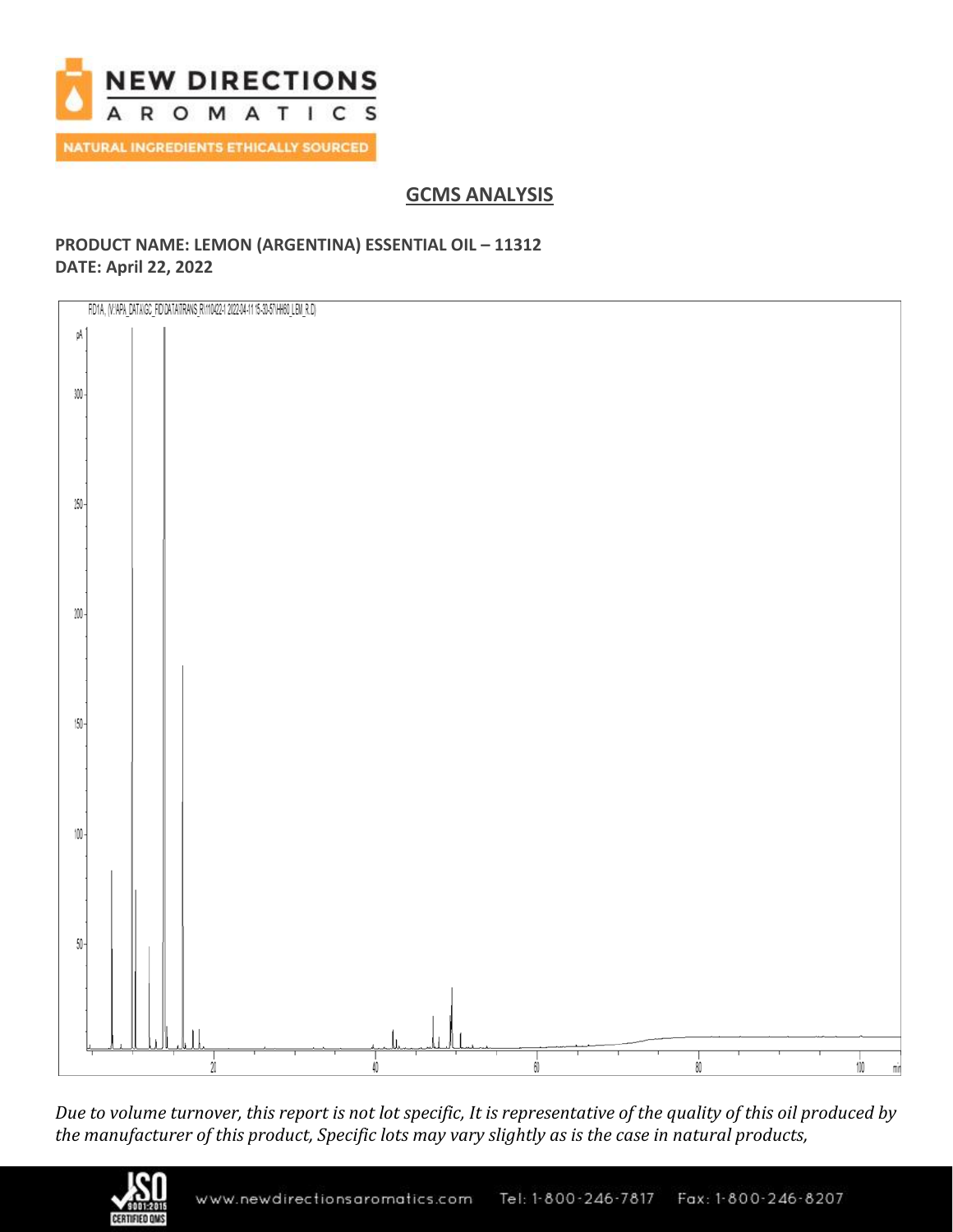

**NATURAL INGREDIENTS ETHICALLY SOURCED** 

# **GCMS ANALYSIS** *(cont'd,)*

### **PRODUCT NAME: LEMON (ARGENTINA) ESSENTIAL OIL - 11312**

|                         | Peak RT (min) | <b>Compound name</b>    | $\frac{0}{0}$ |
|-------------------------|---------------|-------------------------|---------------|
| 1                       | 7,36          | alpha-PINENE            | 1,82          |
| $\overline{2}$          | 7,43          | alpha-THUYENE           | 0,40          |
| $\overline{3}$          | 8,51          | <b>CAMPHENE</b>         | 0,06          |
| $\overline{\mathbf{4}}$ | 9,90          | beta-PINENE             | 11,49         |
| 5                       | 10,33         | <b>SABINENE</b>         | 2,02          |
| 6                       | 12,04         | beta-MYRCENE            | 1,49          |
| $\overline{7}$          | 12,15         | alpha-PHELLANDRENE      | 0,04          |
| 8                       | 12,80         | alpha-TERPINENE         | 0,17          |
| $\overline{9}$          | 13,97         | <b>LIMONENE</b>         | 69,11         |
| 10                      | 14,24         | beta-PHELLANDRENE       | 0,34          |
| 11                      | 15,56         | cis-beta-OCIMENE        | 0,05          |
| 12                      | 16,20         | gamma-TERPINENE         | 7,86          |
| 13                      | 16,48         | trans-beta-OCIMENE      | 0,10          |
| 14                      | 17,44         | p-CYMENE                | 0,32          |
| 15                      | 18,23         | <b>TERPINOLENE</b>      | 0,34          |
| 16                      | 18,71         | <b>OCTANAL</b>          | 0,04          |
| 17                      | 26,30         | <b>NONANAL</b>          | 0,04          |
| 18                      | 27,59         | <b>TETRADECANE</b>      | 0,01          |
| 19                      | 32,32         | trans-THUYANOL          | 0,03          |
| 20                      | 33,61         | <b>CITRONELLAL</b>      | 0,04          |
| 21                      | 35,66         | <b>CAMPHOR</b>          | 0,01          |
| 22                      | 39,50         | cis-THUYANOL            | 0,03          |
| 23                      | 39,72         | <b>LINALOOL</b>         | 0,09          |
| 24                      | 41,07         | alpha-cis-BERGAMOTENE   | 0,03          |
| 25                      | 42,16         | alpha-trans-BERGAMOTENE | 0,35          |
| 26                      | 42,54         | beta-CARYOPHYLLENE      | 0,19          |
| 27                      | 42,93         | TERPINENE-4-OL          | 0,05          |
| 28                      | 43,71         | <b>FARNESENE ISOMER</b> | 0,01          |
| 29                      | 45,62         | epi-beta-SANTALENE      | 0,01          |
| 30                      | 46,41         | alpha-HUMULENE          | 0,02          |

#### **Disclaimer & Caution:**

Please refer to all relevant technical information specific to the product, prior to use, The information contained in this document is obtained from current and reliable sources, New Directions Aromatics Inc, provides the information contained herein, but makes no representation as to its comprehensiveness or accuracy, Individuals receiving this information must exercise their independent judgment in determining its appropriateness for a particular purpose, The user of the product is solely responsible for compliance with all laws and regulations applying to the use of the products, including intellectual property rights of third parties, As the ordinary or otherwise use(s) of this product is outside the control of New Directions Aromatics Inc,, no representation or warranty, expressed or implied, is made as to the effect(s) of such use(s), (including damage or injury), or the results obtained, The liability of New Directions Aromatics Inc, is limited to the value of the goods and does not include any consequential loss, New Directions Aromatics Inc, shall not be liable for any errors or delays in the content, or for any actions taken in reliance thereon, New Directions Aromatics Inc, shall not be responsible for any damages resulting from use of or reliance upon this information, In the event of any dispute, the Customer hereby agrees that Jurisdiction is limited to the province of Ontario, Canada